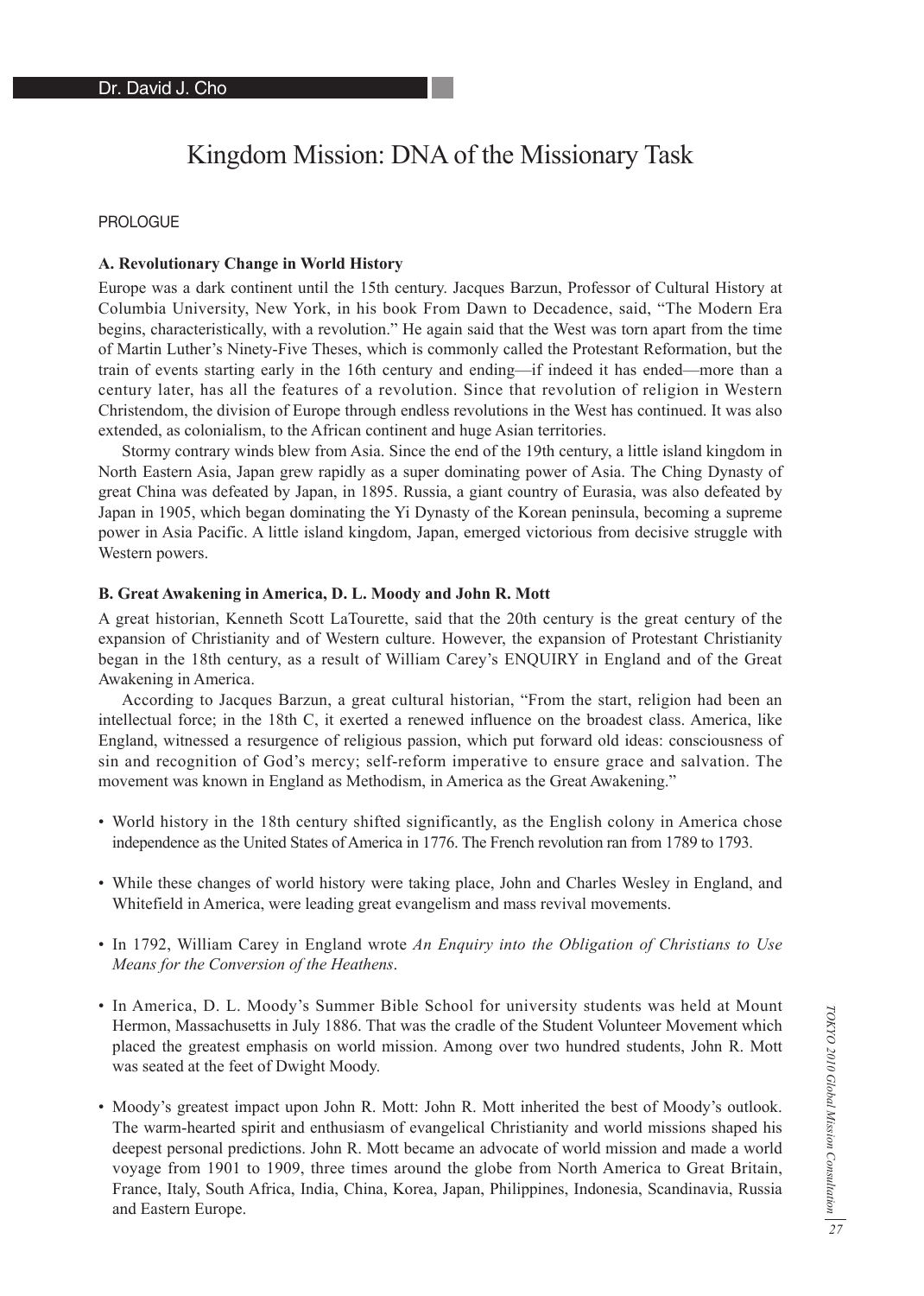Three years earlier than Edinburgh 1910, the International Conference of World Christian Students Movement was held in Tokyo in 1907. John R. Mott, who was preparing the Edinburgh 1910 World Missionary Conference, launched the most dramatic international conference in Tokyo in 1907. It was the first Christian international conference in Asia.

The Conference was held from April 1 to 6 with 627 delegates from 25 countries. The greeting message was delivered by the Mayor of Tokyo. Messages were also sent by President Theodore Roosevelt of the United States and the Japanese Minister of Education and Foreign Affairs. Speakers were Professor Alexander Macalister of Cambridge University and Dr. Uemura of Tokyo Theological Seminary, and others from Germany, Holland, the United States, China, India and Africa. John R. Mott delivered the closing message. The Interpreter for John R. Mott was the Honorable Dr. Tchi Ho Yun, a Korean delegate and former Deputy Minister of Foreign Affairs of the Yi Dynasty of Korea, who was fluent also in English and Chinese, as well as Japanese.

John R. Mott wrote that the distinctive features of the Edinburgh Missionary Conference were recommended by the model of the Tokyo 1907 Conference.

# **I. Genes of Christianity and the Historical Regeneration of the DNA of Mission**

Today, we as global leaders of mission structures are here to celebrate the centennial of Edinburgh 1910. The theme given to me is "KINGDOM MISSION: DNA of the Missionary Task."

Let me first discuss what is DNA and then move to the historical regeneration of the DNA of mission.

What is DNA? DNA is Deoxyribonucleic Acid which contains the genetic instructions used in the development and functioning of all known living organisms and some viruses. The main role of DNA molecules is the long-term storage of information. How did Christianity produce DNA in the history of mission? DNA of fig trees produces figs. DNA of olive trees produces olives. Those who have the DNA of the apostolic ways of mission will conceive apostolic mission and reproduce apostolic churches. Let us examine how the genes and DNA of Apostolic mission have shifted throughout the two thousand years of the history of mission.

## **A. AD 30–313, DNA of Apostolic and Patriarchal Mission**

- (1) Genes of the Apostolic Mission were carried by the homeless, stateless and poorest of scattered refugees.
- (2) Apostolic Mission was passed from oppressed powerless nations to wealthy powerful nations and a ruling superpower empire.
- (3) Apostolic Mission was Itinerating Mission, crossing in all the directions of every culture.
- (4) The center of Apostolic DNA Mission was the eschatological mission which proclaims the Second Coming of Jesus.
- (5) The DNA of Apostolic Mission survived martyrdom.

## **B. AD 313-550, DNA of the Roman Emperor's Mission**

- (1) AD 313, through the Milan edict of Constantine, Christian mission became the compulsory mission of Roman Emperors.
- (2) The Emperor's Mission was a conqueror's mission, using ruling power and armed force.
- (3) The Emperor's Mission tended to make Christianity a syncretistic religion, often mixing it with heathen religions.
- (4) The Emperor's Mission created many heterodoxies.
- (5) At the center of the Emperor's Mission were endless theological disputes.

## **C. AD 550–1600, the DNA of Papal Mission in the Medieval Roman Catholic Church**

(1) This was compulsive mission for the expansion of Papal Roman power into the heathen world.

(2) It was a crusade mission for conquest of the Islamic world by the combined powers of Pope and Emperor.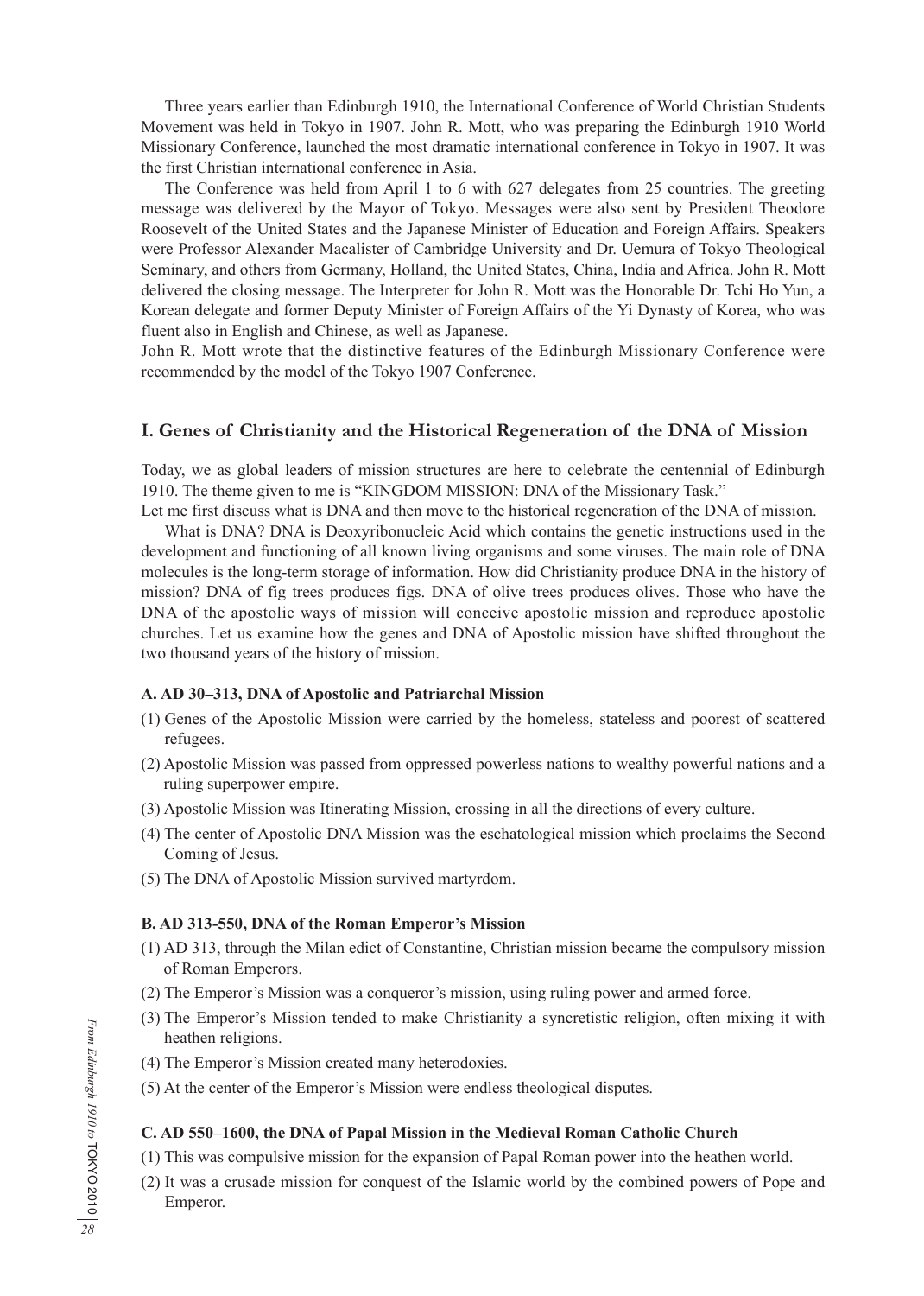- (3) It was the Holy Roman Empire which oriented controlled power toward secular mission.
- (4) Monasteries were the center of Medieval Roman Catholic mission.
- (5) Central to the Medieval Catholic mission was Glory for Roe; Gold and God were mingled together.

## **D. AD 1600–1750, the DNA of Mission in the Reformation Era**

- (1) The central idea of mission in the reformation era was the authority of the Bible.
- (2) The mission began translation of the Bible from Latin to the other European languages such as German and English.
- (3) It was a mission for the liberation of the church from Latin culture, making it understandable to every culture of the nations.
- (4) The mission was Gospel centered, emphasizing salvation by faith

# **E. AD 1750–1945, the DNA of Mission in a Colonial Age**

- (1) It was Mission from Western Christendom to their colonies in Africa, with colonization of Asian nations.
- (2) The Colonial mission included Conquest, Ruling, and Exploiting, and these were mingled together with mission.
- (3) Mission was subverted by substituting Westernization for Christianization.
- (4) Mission was the denominational expansion of Western Christendom instead of the planting of a national church.
- (5) The peculiarity of Colonial mission was this mixture of Colony, Commerce and Christianity together.

# **F. AD 1945 – 2000 Shifting DNA of Mission After the End of the Second World War**

- (1) Western missionary Moratorium from de-colonized Asia and Africa.
- (2) Formation of World Council of Churches, 1948.
- (3) Restriction of missionary entrance into newly independent decolonized countries.
- (4) Dissolution of International Missionary Council, 1960.
- (5) Regeneration of the Evangelical Mission Forces, 1966.
- (6) Arising of new mission forces from the non-Western world, 1960.
- (7) Centrality of mission character was transformation of power and shifting the paradigm of mission.

# **G. AD 2000 – Current DNA of New Mission Forces from Non-Western Christendom**

(1) From the age of Western Christendom shifting to the age of a global religion.

 In 1960, among the total Christian population of the world, only 30% were in the non-Western world; 70% were in the Western world. However, by the year 2000, 78% of the world Christian population was in the non-Western world and only 22% of the Christian population was in the Western world. According to Bryant L. Myers, in "The New Context of World Mission," an article in the Mission Handbook, 1998~2000, the Christian population of the non-Western world has increased to five hundred million, which is five times the size of the Western Christian population, which is a little over one hundred million.

(2) Shifting the Center of Mission from the Western World to the Non-Western World.

 In the 1970s, the number of non-Western missionaries was less than 1,000, while Western missionaries numbered nearly 60,000. But by the end of the 20th century, the number of missionaries from the non-Western world had far exceeded the number of missionaries from the Western world. While the growth rate in the number of Western missionaries had only doubled, now 120,000, up from 60,000, the growth rate of non-Western missionaries was over 180 times, which means 180,000 missionaries, up from 1000.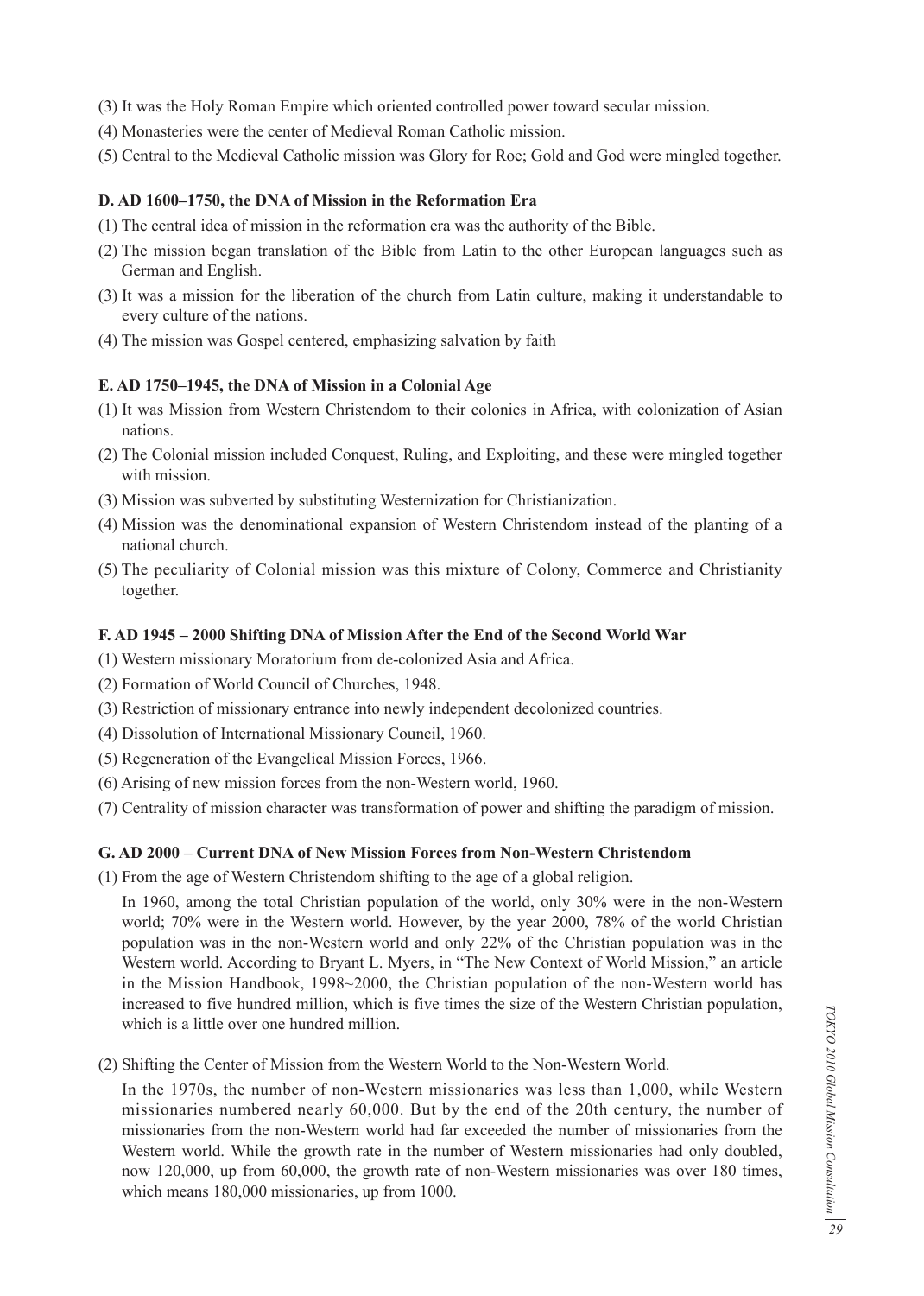(3) Shifting the ecclesiastical view from the institutional church to a non-institutional, churchless Christianity and the cell church.

 According to The World Christian Encylopedia, there were over two hundred million believers existing outside of institutional churches across the world in AD 2000.

- In India, over twenty four million, with hundreds of thousands Bible believers among Hindi peoples.
- In Africa, over fifty two million indigeneous Christian communities outside of institutional churches.
- In mainland China, more than seventy million Christians in the house churches, which are outside of the official Three-Self churches of China. Ralph Winter began to refer to this as "the coming era of churchless Christianity." These new trends of non-traditional believers' fellowships are the beginning signs of a regeneration of the Apostolic DNA of New Testament churches.

## **III. DNA of the Edinburgh 1910 World Missionary Conference**

A. The worldview of the Edinburgh 1910 World Missionary Conference was dualistic, dividing our one world into a Christian world, in contrast to the Non-Christian world. Because of this dualistic worldview, the main theme of the Edinburgh Missionary Conference was "carrying the Gospel to the Non-Christian world." Not to the whole world. At the end, the conference adopted two different official messages. One was to the church in the Christian world. The other was to the Christian church in the Non-Christian world. That was very much apart from a Biblical worldview and from the Great Commission which was given to the apostles: "you will be witnesses for me in Jerusalem, in all Judah and Samaria, and to the end of the earth."

As we see both from the theme and the messages of the conference, Edinburgh 1910 was lacking in a one-globe worldview. Since Edinburgh 1910, Western Christendom has always considered itself as the sending church and the non-Western world was considered to have the receiving church. This exclusive view of the non-Christian world was passed on until the end of the Second World War. That was why the Berlin Congress of World Evangelism in 1966 needed to proclaim the theme of "One Race, One Gospel, One Task" to shift away from the dualistic worldview of Edinburgh 1910, thus restoring a Biblical worldview.

Carl F. Henry, Chairman of World Congress on Evangelism, said "all men are one in humanity created by God Himself – we recognized the failure of many of us -- to speak with sufficient clarity and force upon the unity of the human race." He also said that we need to surmount the ugly barriers that separate Christians as believers. "We pray for signs of victory. And wait and watch for man-made walls to tumble – walls segregating races, walls dividing nations, walls embittering social classes. We who honor the God of the Bible are expected above all else to expose the wall of hostility that parts modern man from his Eternal Maker; we are expected to disclose how Jesus Christ can level this most distressing of all barriers."

B. The Edinburgh 1910 World Missionary Conference formed a Continuation Committee to prepare the way for the International Missionary Council charged with actualizing the spirit of Edinburgh. However, the Continuation Committee was paralyzed by the First World War which broke out in 1914.

After the war, John R. Mott, as the Chairman of the Continuation Committee, expected to launch the International Missionary Council in 1920. Finally in 1921, the International Missionary Council (IMC) was organized at Lake Mohonk, New York. Seven years after that, the first IMC Conference was held at Jerusalem in 1928. The next one was at Madras, India in 1938. Finally IMC was dissolved and merged with WCC at New Delhi, India at 1961.

The first regeneration of the DNA of Edinburgh was the IMC, and the IMC was dissolved in 1961. Another stream of DNA from Edinburgh 1910 was the "Faith and Order Conference," which was organized at Lausanne in 1927. Another inherited cell of DNA of Edinburgh 1910 was the "Life and Work Conference" which was organized at Stockholm in 1925.

These three regenerations of the DNA of Edinburgh 1910 were finally merged to form the World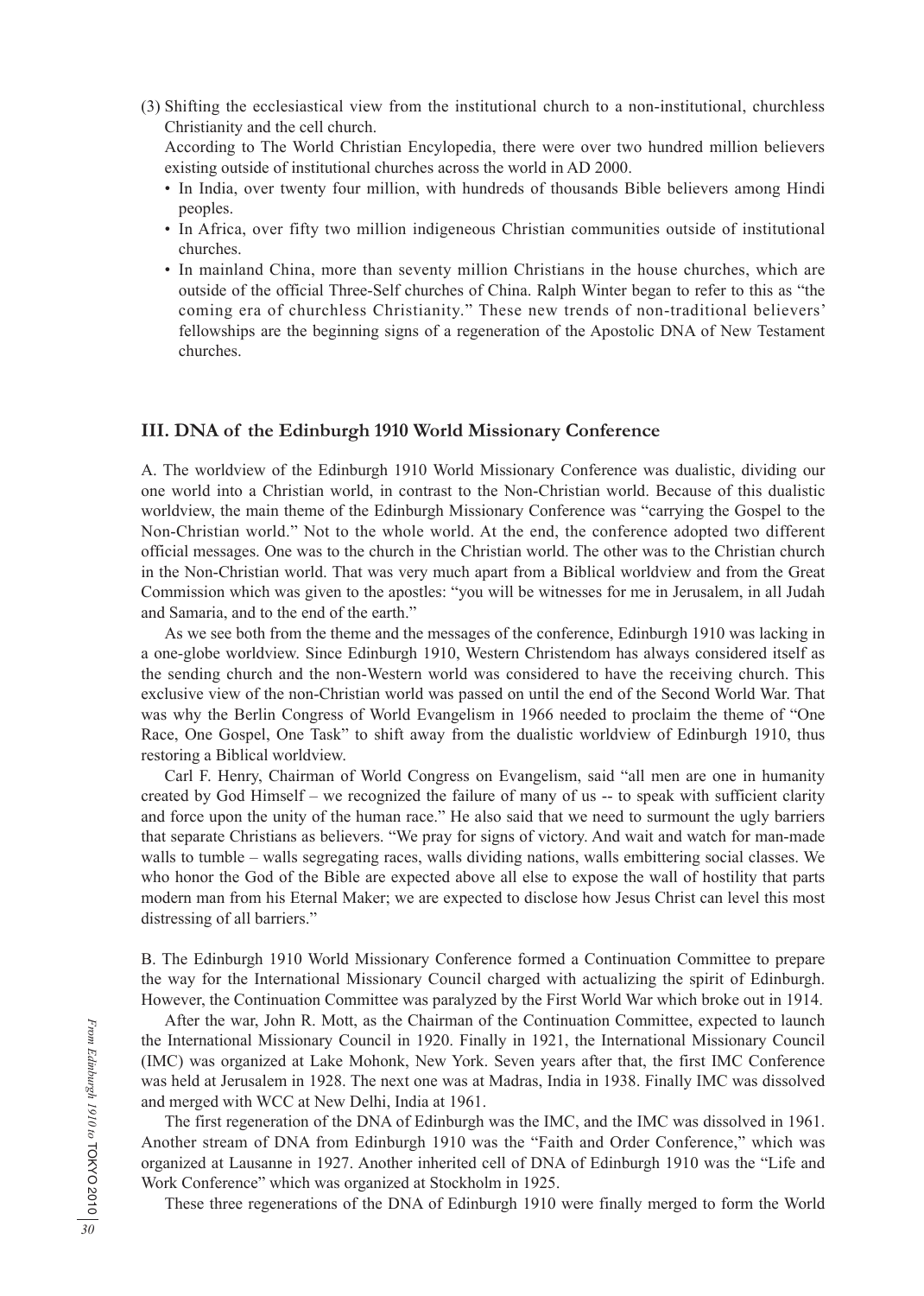Council of Churches. And the evangelical stem cell of DNA from Edinburgh 1910 was transmitted to evangelical mission forces through a regeneration process since 1966, in conferences at Wheaton, Berlin and Lausanne.

The dualistic worldview of Edinburgh 1910 had continuously manipulated the division of Christianity. Finally in 1974, at the Lausanne Congress (and its successor conferences), a new voice arose from newly emerging mission leaders in the non-western world.

In 1974, I was appointed as a plenary speaker on mission strategy at the Lausanne Congress. My paper at Lausanne, entitled "Innovation of Mission Structure for the New World," I stressed the need to move away from the one-way mission of the Western world to a two-way approach to missions. I also emphasized that both East and West have needs and resources, and input and output must therefore come from both sides. The East and the West should join hands in order to research and analyze the availability of resources and the areas of need, and in this way to produce new forces for mission from both worlds.

## **The Concept of Innovation of World Mission Structure**

C. In 1980, the cells of DNA from Edinburgh 1910 were simultaneously on display in three different attempts at analysis of the mission challenge: at the Mission and Evangelism Conference of WCC, Melbourne, Australia; the Consultation on World Evangelization, Pattaya, Thailand; and the World Consultation on Frontier Missions, Edinburgh, Scotland.

## **IV. How to Regenerate Apostolic DNA of Mission in the Future**

I recently shared some of this thinking with a publisher of a leading pastors' magazine. He said that many evangelicals talk about the Apostolic Christianity, but they are not sure what Apostolic Christianity is really like.

Most theologians and preachers know well the stories of Apostolic Christianity and the early churches, and also their ways of mission better than we think. If we have any virtue it is this – that in a world that has lost apostolic faith, we cling firmly to the faith of the Apostles. In this Tokyo conference, so help us God, let's regenerate the DNA of Apostolic mission for our future.

The DNA of Apostolic mission was given to them by the Great Commission of Jesus.

- (1) The DNA of Apostolic mission made them to be witnesses of Jesus who will come again as King of the Kingdom of God.
- (2) The Apostles were not commissioned as social reformers, nor as rehabilitators of the nation of Israel.
- (3) The charge in the Commission was not only to the lost sheep of one's own home country, but also to the whole world, to the whole creation, and into the uttermost part of the world (Act 1:8).
- (4) Jesus ordered the Apostles to wait for the Spirit's Coming. The Great Commission of Jesus Christ promised to send the Holy Spirit and promised that they would be clothed with power from on high (Luke 24:49).

The Apostolic DNA of mission was inherited, therefore, from the Holy Ghost. We can affirm that all human efforts in mission, whether in the general operation of mission or in special ministries and projects of witness, are bound to be ineffective without the work of the Holy Spirit.

In modern missiology, there is too much stress on man-made theories, or strategies which depend on the intellectual discovery of methodologies. The mandate of the Apostolic DNA of the missionary task can be learned from the Great Commission. The calling of the Apostles was to proclaim the forgiveness of sins, on the basis of Christ's saving Name, on the condition of repentance, to all the nations, and to wait for the final judgment and Coming Kingdom of God. We must readily confess that modern mission has been guilty of many failures and it has distorted the message of witness to the fact that Jesus is coming again very soon.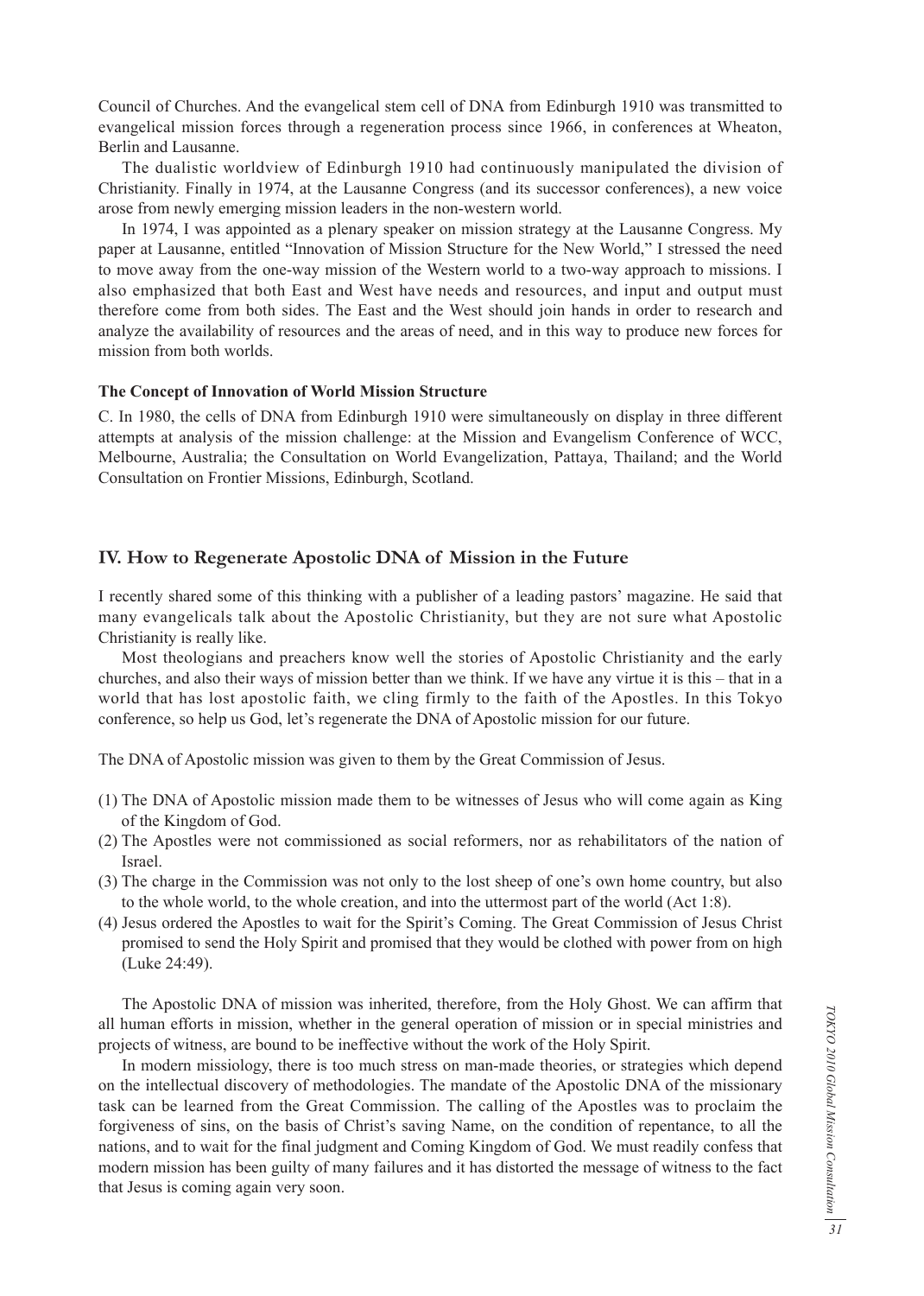## **V. Kingdom Mission and New Christianity**

A healthy distrust of world power and success is all the more necessary given the remarkable reversals of Christian futures over the ages. Numerous times in history, the faith has seemed to be on the verge of extinction.

As I have analyzed the historical regeneration of the DNA of mission in the first section of this presentation, from AD 324 to 1000, Christianity shifted to become the religion of emperors and the domination of Papacy. In the period from AD 1000 to 1800, there was a stubborn faith of exploited subject peoples, or barbarians of the irrelevant fringes of the great civilizations. In AD 1900, the power of Euro-American Christendom ruled the world.

In a post-Christendom era, beginning in the 21st century and to year 2500, what attitude should we take? Some prophetic scholars are saying that the future world will be an era beyond Christianity. Ralph D. Winter, in his article "The Future of Evangelicals in Mission" expressed his view of the "Kingdom Mission" as follows: "Note also that this perspective is no longer a tension between God and Man, as our Reformation heritage tends to portray, but is a much larger war between the Kingdom of God-plus His-people against the Kingdom of darkness. However, seeking to destroy the 'dominion' of Satan must not be confused with the tendency to seek the 'dominion' of society by the saints through worldly power, which is sometimes called 'Dominion' philosophy." And "By contrast in Heaven's war against Satan our priority is to recruit soldiers, freeing people from 'the dominion of Satan,' (Acts 26:18), by winning their allegiance to a supreme deity whose attributes are portrayed definitively in Jesus Christ. But even that is a priority which is merely 'prior' if we are going to accumulate active, effective soldiers. Obviously, recruitment before battle is a priority, but merely a priority. As these new soldiers, with their transformed lives, then seek along with Christ and by the empowering grace of God to 'destroy the works of the Devil' (1 Jn. 3:8), their good deeds will, as in Matt. 5:16 'glorify their father in heaven.' These 'communicating' deeds will then validate and empower further evangelism that will be able to gain still more recruits for the battle of the kingdom. But note: merely recruiting and not battling does not win wars."

Ralph D. Winter also emphasized his view of Kingdom Mission as below: "I believe that the mission movement – more so than the church movement and considerably more so than the secular world – holds the key to a great new burst of credibility which could win new millions. An unexpected trend of current philanthropy clearly indicates the potential assistance of people in high places who grow in a highly Christianized society, even if they haven't regularly gone to church. But what is crucially true is that they need to understand that their efforts will ultimately be dismayingly ineffective without a certain minimum of transformed individuals whose character is essential to their major efforts. They need to realize that missions have a virtual monopoly on transformed individuals who can be trusted." And he concluded that "the works of Christ in the gospel, Christ's references to the coming of the kingdom of heaven, and the present outworking in this world of the 'Thy will be done' phrase of the Lord's Prayer are actually echoed by the Great Commission itself. Looking closely at Matt. 28:20, it isn't just the teachings that Jesus commissions His disciples to pass on. It is the actual enforcing, so to speak, of obedience to those teachings, 'teaching them to obey everything I have commanded you.' This implies the conquest of evil when the Lord's Prayer is read in this light: 'Thy will be done on earth.'"

"We must not forget that God is the one who asked us to pray, 'Thy kingdom come, Thy will be done on earth as it is in heaven.'" Thus Ralph Winter emphasized the Kingdom Mission as both social and personal transformation.

## **A. Jesus Christ Knocking on the Door from Outside of the church**

According to the witness of the Apostle John, the church in the last days of the world will be "neither cold nor hot and Jesus is standing outside of the door and knocking." That means no room for Christ, no place for the word of God in the church at the end of the world. The Apostle John saw an open door in heaven and heard the voice saying, "come up here and I will show you what must happen after this."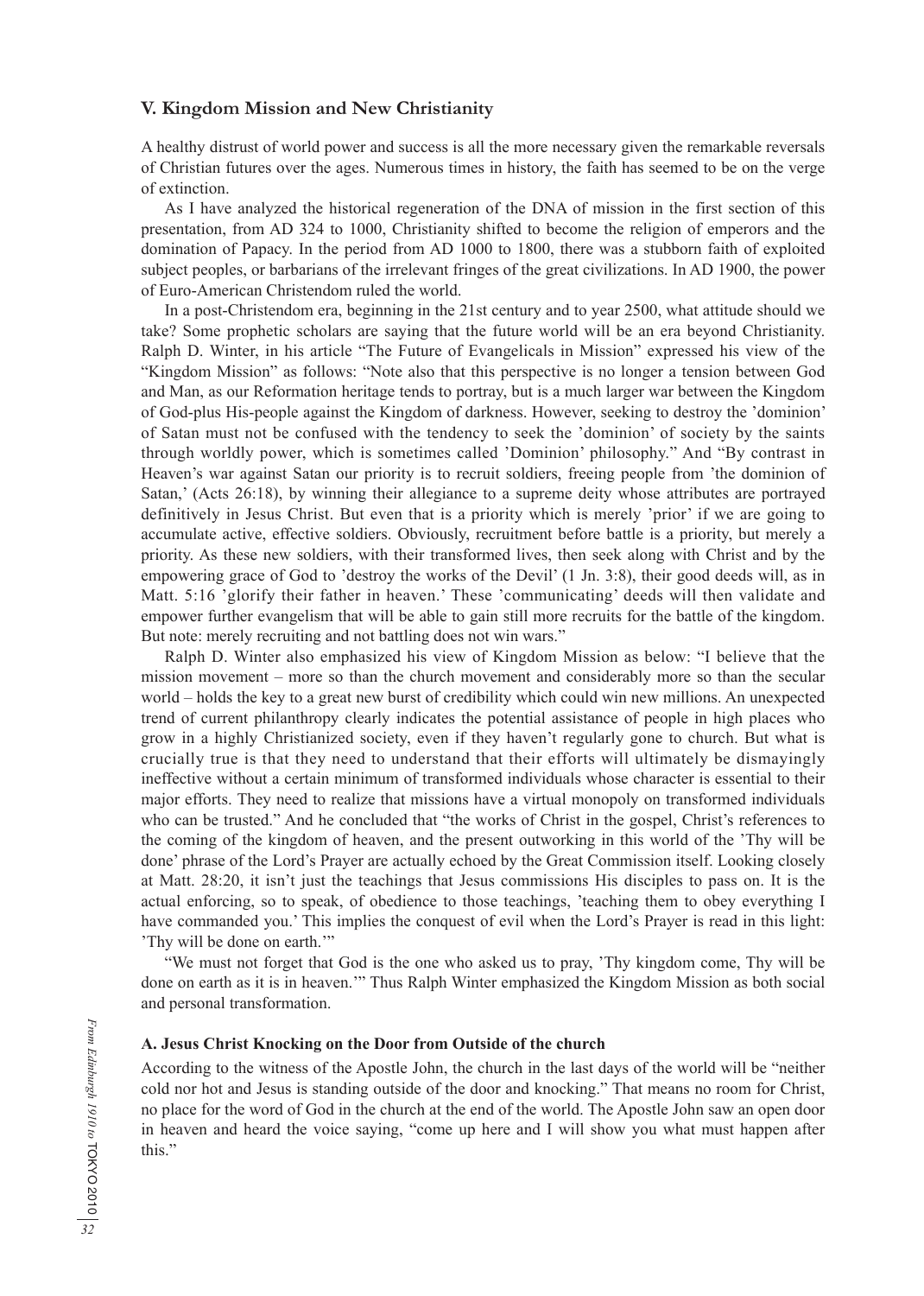## **B. The Decline of Old Christianity and the Ascension of a New Christianity**

According to Philip Jenkins, "one central fact in the changing religious picture is massive relative decline in the proportion of the world's people who live in the rationally advanced nations (in Europe and America).

Philip Jenkins again said that when the Western Christian leaders look at the non-Western world, they see what they want to see. He also said, "Who knows, [as the] Non-Western world changes, perhaps some of their churches too will someday favor ordaining women, and even blessing the marriages of homosexuals. If a single lesson emerges from all the recent scholarship on the rising churches, it is they define themselves according to their own standards despite all the eager efforts to shape them in the mold of the Old Christendom."

The new streams of Kingdom mission of the future will not be from the old Christendom but from the new Christendom. And the center of that mission will be eschatological mission until He comes on earth for the final judgment of the world. The missionary task in the final age of mission is not to do project enterprise mission but to proclaim clearly that He is Coming Soon! And to prepare to do battle with the work of Satan, to defeat Satan.

We are in a tumultuous time. Much of the world is becoming increasingly dark as we move toward the future. Most of the peoples are living and moving without clear direction. The only light in this hopeless dark world is the Word of God which was given to us to proclaim to every people, every language and every culture of the world.

Many prophetic writers have called our time the end of the world. This is very much true. At the brink of the last age of an old world, we should not attempt earthly, humanitarian ways of mission which we were accustomed to historically. The Kingdom mission is shifting back to the Biblical and Apostolic way of mission.

The Apostle John saw a new heaven and a new earth; we too must proclaim the coming of a new heaven and a new earth. The old heaven and the old earth will disappear. The Apostle John saw "a great multitude that no one could count, peoples and languages, standing before the throne and in the front of the lamb."

What will be the DNA of the missionary task in the future? What should be our voice of proclamation in the future? We must proclaim that the old things will pass away very soon. There will be no more works of Satan. A new heaven and a new earth, a paradise, will be coming soon. His angel said that this "must happen soon." Jesus Himself says "I am coming soon. Happy are those who obey the prophetic words in this book."

## **BIBLIOGRAPHY**

- Barrett, David B., George T. Kurian, and Todd M. Johnson. World Christian Encyclopedia. New York: Oxford University Press, 2001.
- Barzun, Jacques. From Dawn to Decadence: 500 Years of Western Cultural Life. New York: Harper Collins Publishers, 2000.
- Carey, William. An Enquiry into the Obligations of Christians To Use Means for the Conversion of the Heathens. London: Ann Ireland, 1971.
- Cho, David J. "Innovation on Mission Structure for the New World." Plenary Session, Lausanne Congress, Lausanne, 1974.
- Cho, David J. "Let Us Restore the Way of Apostolic Mission in the Mission of 21st Century." Closing Message, AMA Ephesus 2006 Convention, Ephesus, 2006.
- Douglas, J. D., ed. The Earth Hear His Voice: International Congress on World Evangelization, Lausanne, Switzerland. Minneapolis: Worldwide Publications, 1975.